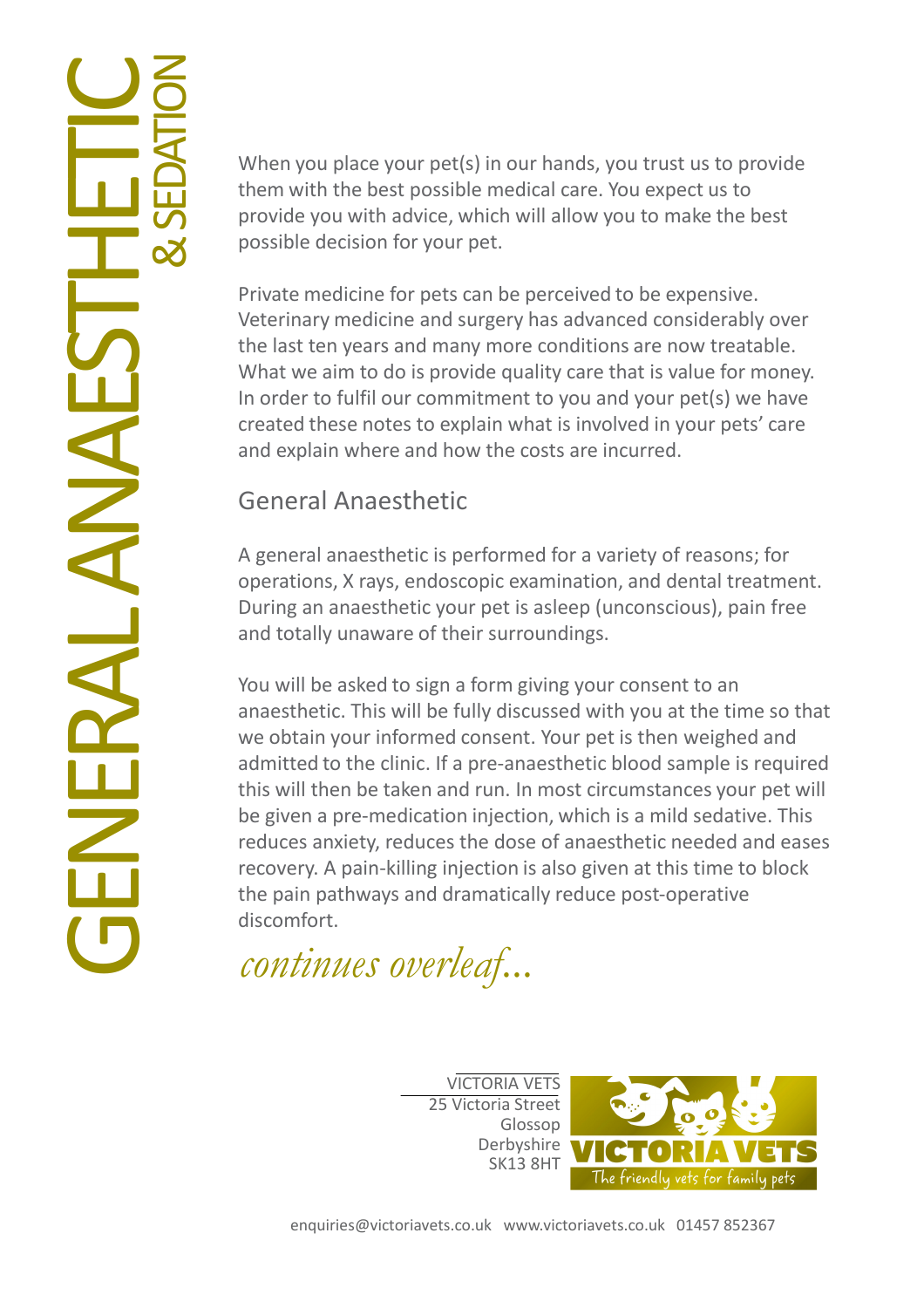# $\overline{\mathbf{G}}$ NERA LANA  $\Box$ STHETIC &SE **DATION**

## continued...



An accurate dose of anaesthetic is calculated dependent on your pet's weight, age, health and breed. The products used are of the highest quality and are human equivalents, which are safer for both your pet and our team (Rapinovet and Isoflurane). Anaesthetics can only be administered by qualified veterinary surgeons. Your pet's front leg will have a small patch of fur clipped and the induction agent is injected into the leg vein. In a few seconds your pet is asleep. A breathing tube is placed into their windpipe and connected to the anaesthetic machine, which provides oxygen and anaesthetic gases to maintain unconsciousness.

Your pet is then connected to a respiratory and cardiac monitor to monitor their breathing and heart rates and rhythms. A stethoscope tube is also placed in their throat to monitor the heart sounds directly.

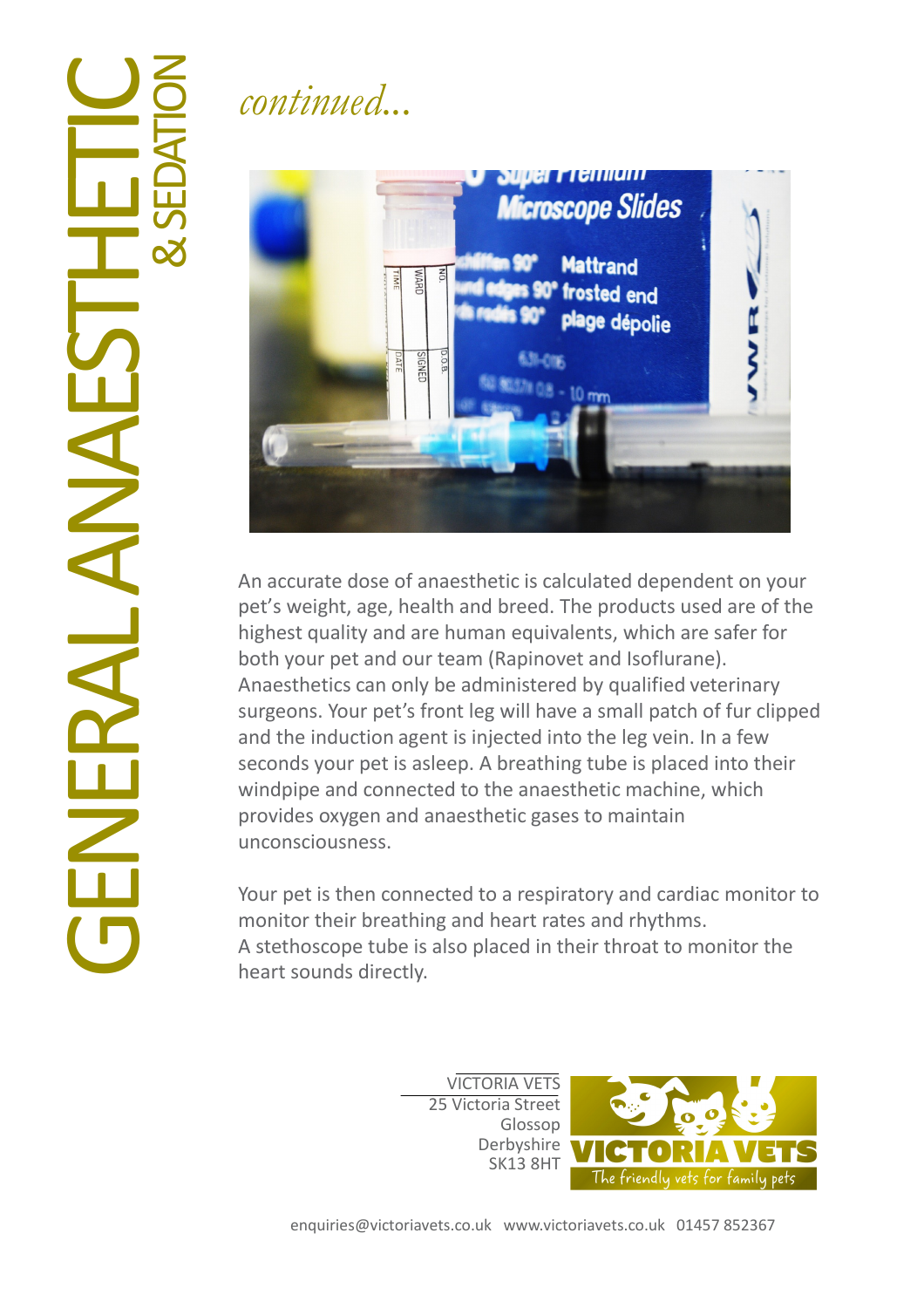## continued...

Anaesthetic monitoring is performed by the qualified and fully trained nursing team and is a highly skilled task involving the monitoring of reflexes, temperature, heart and breathing rates and rhythms, gum colour to indicate circulation changes and pulse rate. The amount of gaseous anaesthetic given is adjusted according to any changes in the above.

At the end of the procedure, the anaesthetic gases are switched off and your pet gently regains consciousness. Once swallowing reflexes return, the tubes and monitors are removed. Your pet is then carried to their pen. It is crucial to monitor recovery closely particularly your pet's temperature, circulation and airways. Various methods are used to maintain body temperature during and after an anaesthetic, they include: the room temperature, electric pads, special bedding, space blankets, bubble wrap and microwavable pads.

### Sedation

Sedation is given for a variety of reasons including close skin and ear examination to claw clipping and stitch removal in fractious pets. During sedation your pet is not fully unconscious and is aware of their surroundings to a small extent. You will be asked to sign a form giving your consent to sedation. This will be fully discussed with you at the time so that we obtain your informed consent. Your pet is then weighed and admitted to the clinic. If a pre-anaesthetic blood sample is required this will then be taken and run. A sedative reduces anxiety and has mild pain relieving properties. As some procedures can be uncomfortable further pain relief is given by injection to block the pain pathways and dramatically reduce post-procedure discomfort. An accurate dose of sedative is calculated dependent on your pet's weight, age, health and breed. Sedation monitoring is performed by the qualified and fully trained nursing team and is a highly skilled task involving the monitoring of